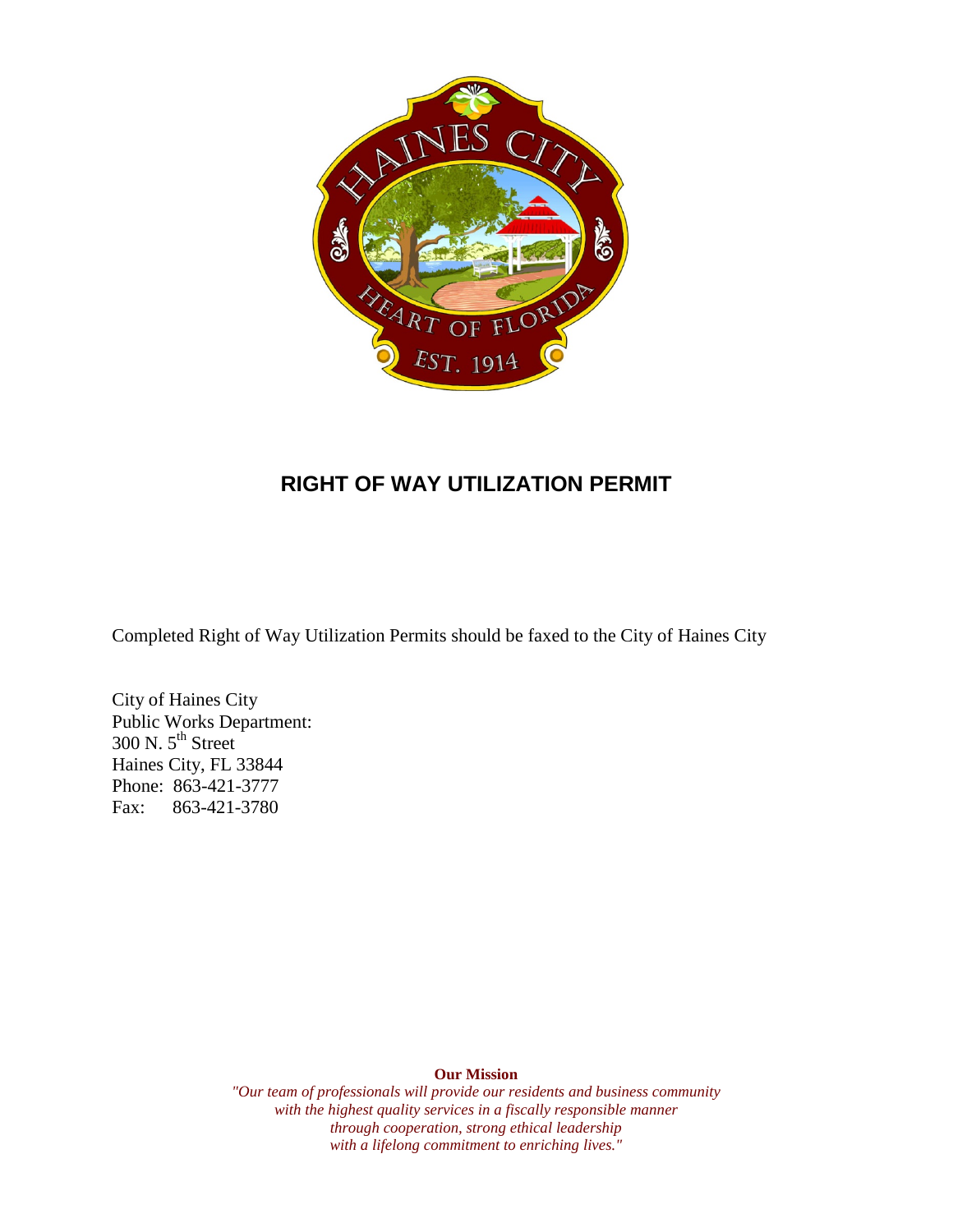

# **Right-of-Way Utilization Permit**

**Please complete a separate application for each road** 

| Applicant Name: _____________________                                                                                                                                                                                                                           |                            |                                                                 |     |         |                                                                                          |               |                     |       |
|-----------------------------------------------------------------------------------------------------------------------------------------------------------------------------------------------------------------------------------------------------------------|----------------------------|-----------------------------------------------------------------|-----|---------|------------------------------------------------------------------------------------------|---------------|---------------------|-------|
| Name Permit Will Be Returned To:                                                                                                                                                                                                                                |                            |                                                                 |     |         | $\frac{1}{\text{City Road#}}$ / $\frac{1}{\text{Section}}$ / $\frac{1}{\text{Township}}$ |               |                     | Range |
|                                                                                                                                                                                                                                                                 |                            |                                                                 |     |         |                                                                                          |               |                     |       |
| <b>Street Address</b>                                                                                                                                                                                                                                           |                            | Road Name                                                       |     |         |                                                                                          |               |                     |       |
| City,<br>State, Zip                                                                                                                                                                                                                                             |                            | Subdivision and / or Site Plan Name<br>Date Paid Value Rec'd By |     |         |                                                                                          |               | Number              |       |
| Telephone Number                                                                                                                                                                                                                                                | Applicant's e-mail address |                                                                 |     |         |                                                                                          |               |                     |       |
| If this project will result in any new above ground structures, poles, or facilities please state where and what is proposed.<br>Applicant may be requested to provide an engineer's certification that roadway clearance and sight distances have been<br>met. |                            |                                                                 |     |         |                                                                                          |               |                     |       |
|                                                                                                                                                                                                                                                                 |                            |                                                                 |     |         |                                                                                          |               |                     |       |
|                                                                                                                                                                                                                                                                 |                            |                                                                 |     |         |                                                                                          |               |                     |       |
| Start of Construction Date: ____________________                                                                                                                                                                                                                |                            | Length of Time of construction: ______________<br>days          |     |         |                                                                                          |               |                     |       |
| Is proposed work within city limits _____________                                                                                                                                                                                                               |                            |                                                                 |     |         |                                                                                          |               |                     |       |
| A letter of notification was mailed on ___________________________ to the following utilities & Municipalities:                                                                                                                                                 |                            |                                                                 |     |         |                                                                                          |               |                     |       |
| Applicant declares that he/she has determined the location of all existing underground and aerial utilities.<br>Applicant declares that he/she has read the attached application requirements and permit conditions.                                            |                            |                                                                 |     |         |                                                                                          |               |                     |       |
| Signature Of Applicant                                                                                                                                                                                                                                          |                            | Applicant, Please print Name                                    |     |         |                                                                                          |               |                     |       |
|                                                                                                                                                                                                                                                                 |                            | To be completed by city stall                                   |     |         |                                                                                          |               |                     |       |
| Permit #                                                                                                                                                                                                                                                        | Permit Fee: \$200.00       | Fee Waived: $\Box$                                              | Yes | No<br>口 |                                                                                          |               |                     |       |
|                                                                                                                                                                                                                                                                 |                            |                                                                 |     |         | Approved:                                                                                | Yes<br>$\Box$ | No<br>U             |       |
|                                                                                                                                                                                                                                                                 |                            |                                                                 |     |         | Approved:                                                                                | Yes<br>□      | No<br>$\mathcal{L}$ |       |
|                                                                                                                                                                                                                                                                 |                            |                                                                 |     |         | Approved:                                                                                | Yes<br>□      | No                  |       |
|                                                                                                                                                                                                                                                                 |                            |                                                                 |     |         |                                                                                          |               |                     |       |
|                                                                                                                                                                                                                                                                 |                            | For inspections, Call Utilities at (863) 421-3695               |     |         |                                                                                          |               |                     |       |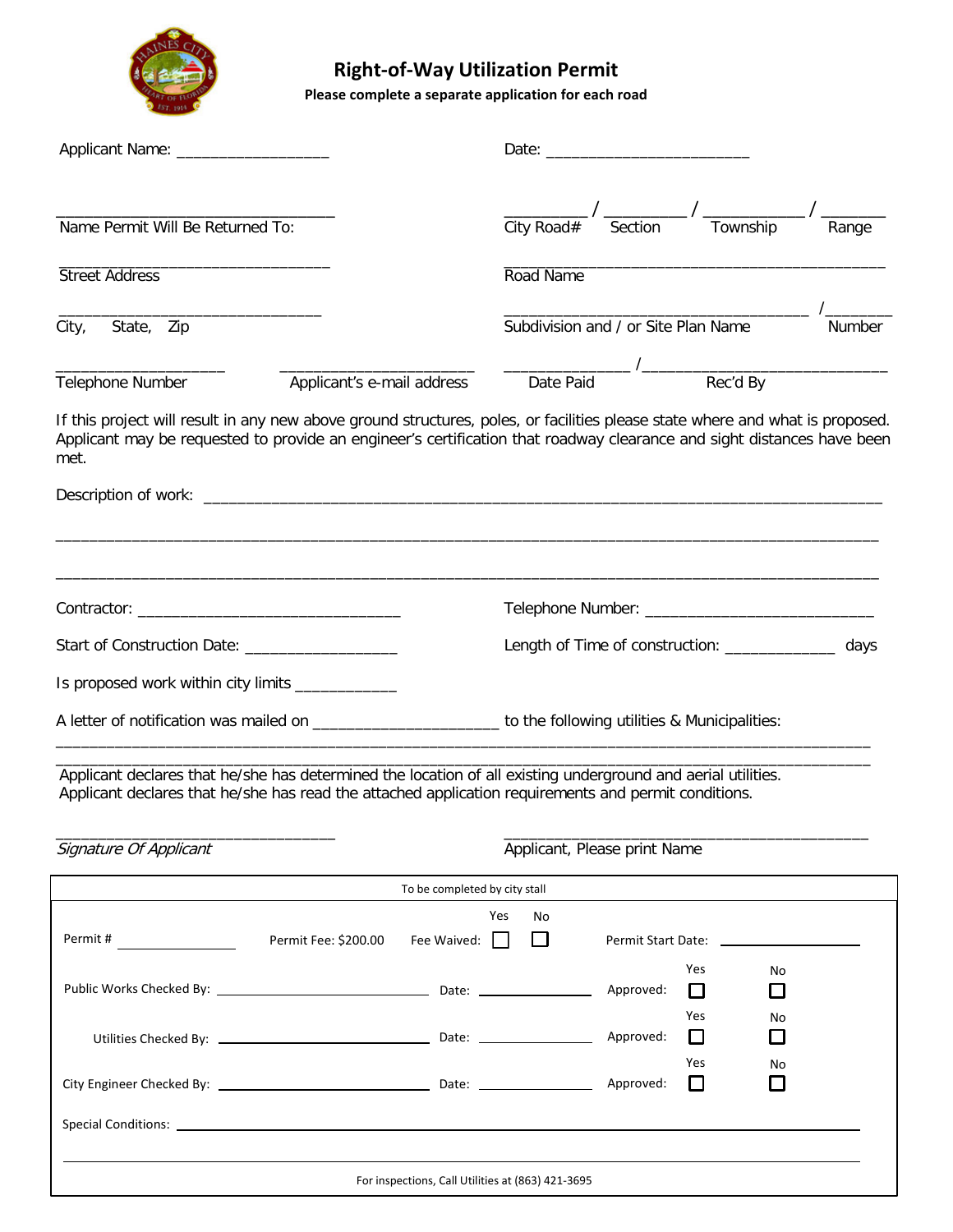

The purpose of the Right-of-Way Utilization permit is to control the use of public rights-of-way and public easements and protect the health, safety and welfare of the public. Any work within public rights-of-way requires an approved right-of-way utilization permit.

## **Application Requirements:**

 Please submit two (2) copies of each application and backup materials (one original and one copy) to the City of Haines City building department

 Completed applications must include a sketch or construction plans drawn to scale, showing the following:

- 1. The offset from the centerline of the right-of-way or roadway to the proposed utility installation, the road right-of-way width and pavement width, the distance from the edge of pavement to the utility, sidewalks, and the location of all other utilities within the area of work.
- 2. One or more typical cross sections to adequately reflect the location of the utility. Please indicate the minimum vertical clearance above or below the pavement or natural ground.
- 3. Please indicate on the sketch information such as the location in relation to the nearest road intersection, bridges, railroad crossings, and other physical features. Please include a location or vicinity map showing the general location of the installation.

 All permit applications must demonstrate that the proposed improvements conform to the right-of-way utilization requirements included in the City of Haines City Land Development Regulations.

Projects of significant length and land size may require a complete right-of-way survey.

 A performance bond may be required of the applicant in the event the work covered by the right-of- way utilization permit has the potential to significantly damage the right-of-way. The amount of the performance bond shall be 110% of the estimated cost to repair such damage, as determined by City of Haines City.

 Prior to construction, applicant shall provide written notice to all property owners adjacent to the project limits. maintenance of traffic plan and any impacts, permanent or temporary, to the adjacent properties. The notice must provide contact information including the name and telephone number of the project manager. Within a minimum of fourteen (14) calendar days prior to construction, applicant shall provide to the city a copy of the notification with a list of the parties notified. This notice shall include, at a minimum, the anticipated construction schedule,

 A copy of the approved permit and related supporting documents shall be on site at all times during construction.

## **Permit Conditions:**

 Whenever necessary for the construction, maintenance, operation or alteration of the right-of-way, as determined by the city, any or all of the appurtenances authorized by this permit shall be immediately removed from the right-of-way or relocated, as required by the city, at the expense of the applicant unless reimbursement is specifically authorized.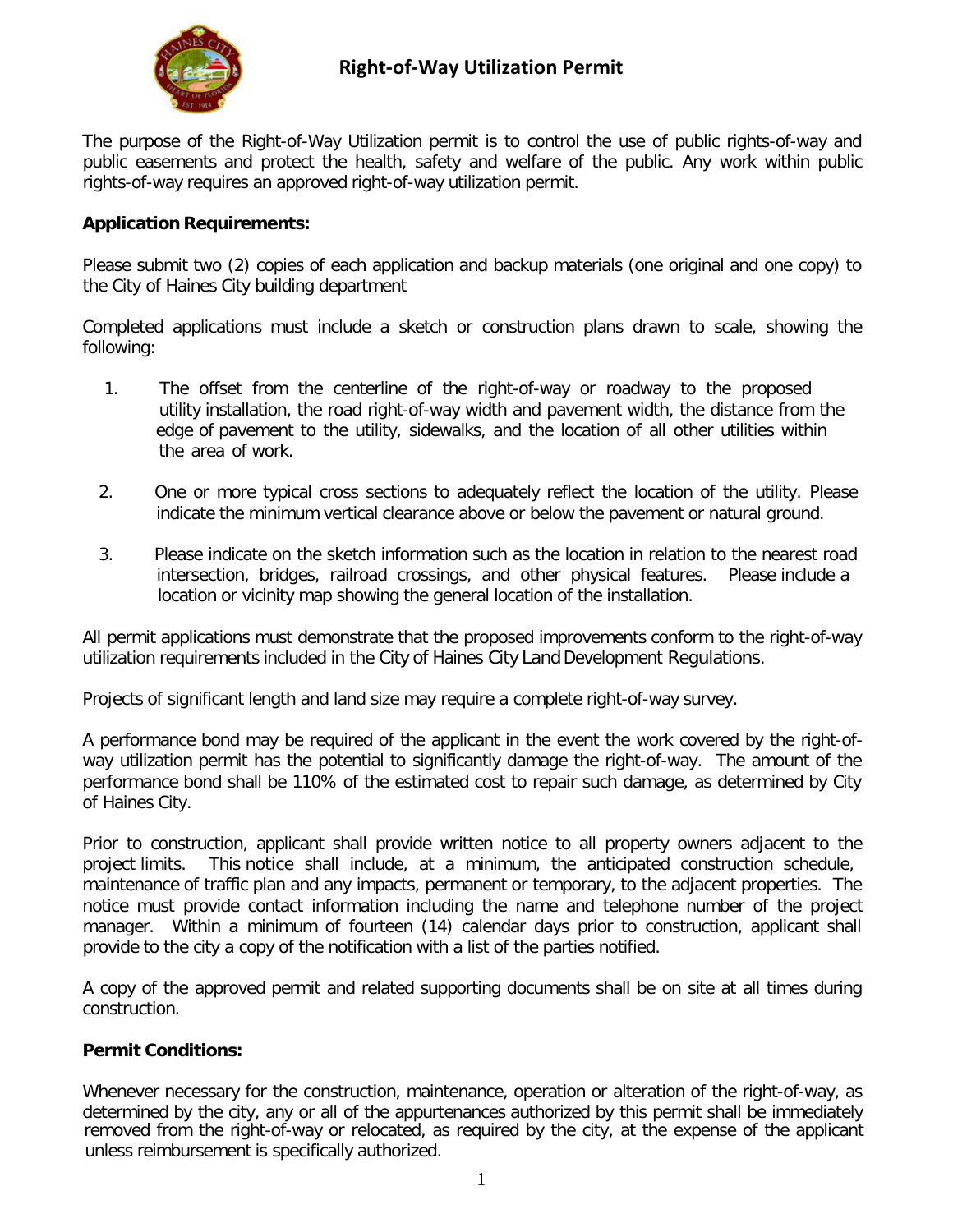All work, materials and equipment shall meet all city codes and standards and shall be subject to inspection by the city. All right-of-way disturbed by this work shall be restored to its original condition or better and in accordance to applicable city Codes. All disturbed areas must be sodded, matching existing grass type. Bahia sod shall be used if no grass is present at time of construction.

 The construction and maintenance of this utility shall not interfere with the property and rights of a prior applicant.

 Where possible, excavation shall not be allowed within five (5) feet from the edge of the pavement. Situations that cannot meet this requirement shall require prior approval of the city.

 The city shall be notified twenty-four (24) hours in advance of starting work. In the interest of public safety all operations shall take place during daylight hours, unless specifically authorized, and discontinued by sunset with proper signage and traffic control devices maintained during off hours.

 All traffic detours shall be restricted to the limits of right-of-way with necessary flagmen and marking devices. A traffic detour or lane closure shall require specific approval by the city.

 All utility construction and maintenance shall be performed with proper shoring, barricades, and maintenance of traffic signage in accordance with the Manual of Uniform Traffic Control Devices, with the regulations of Florida Industrial Safety Board, and the Florida Department of Transportation Safety Manual.

 The city shall not be responsible for damages to any structure placed within the Right-of-Way. All structures shall be properly maintained, adequately visible or properly delineated to prevent damage due to normal maintenance of the right-of-way.

 Open cuts of roads will not be allowed unless specifically authorized by City of Haines City. Directional bore or jack and bore operations should maintain a five (5) foot minimum clearance from edge of pavement on road crossing each side. Boring operations will not begin before 8:00AM and the commencement of boring operations will not start after 1:00PM all boring are to be completed before 4:00PM unless approved by City of Haines City. **There will be no boring operations allowed on Friday, Saturday, Sunday or holidays.** Recommended bore depth is 36" and a minimum bore depth is 30". Any overhead installations should maintain a minimum of 18 feet vertical clearance over all roadways and driveways. This permit is effective for one year from its approval date, unless otherwise rescinded by City of Haines City.

### **Inspection and Approval of Work:**

 The city shall have the right to inspect and approve all materials and/or phases of work. Final inspection and acceptance of work by the city must be obtained to document the completion of the work. All work shall be subject to the construction requirements and inspections as required in other provisions of the City of Haines City Land Development Regulations. Pursuant to Section 337.403(1), Florida Statues, any utility placed upon, under, over, or along any public road or publicly owned rail corridor that is found by City of Haines City to be unreasonably interfering in any way with the convenient, safe, or continuous use, or maintenance, improvement, extension, or expansion, of such public road or publicly owned rail corridor shall, upon thirty (30) days written notice to the utility or its agent by City of Haines City be removed or relocated by such utility at its own expense.